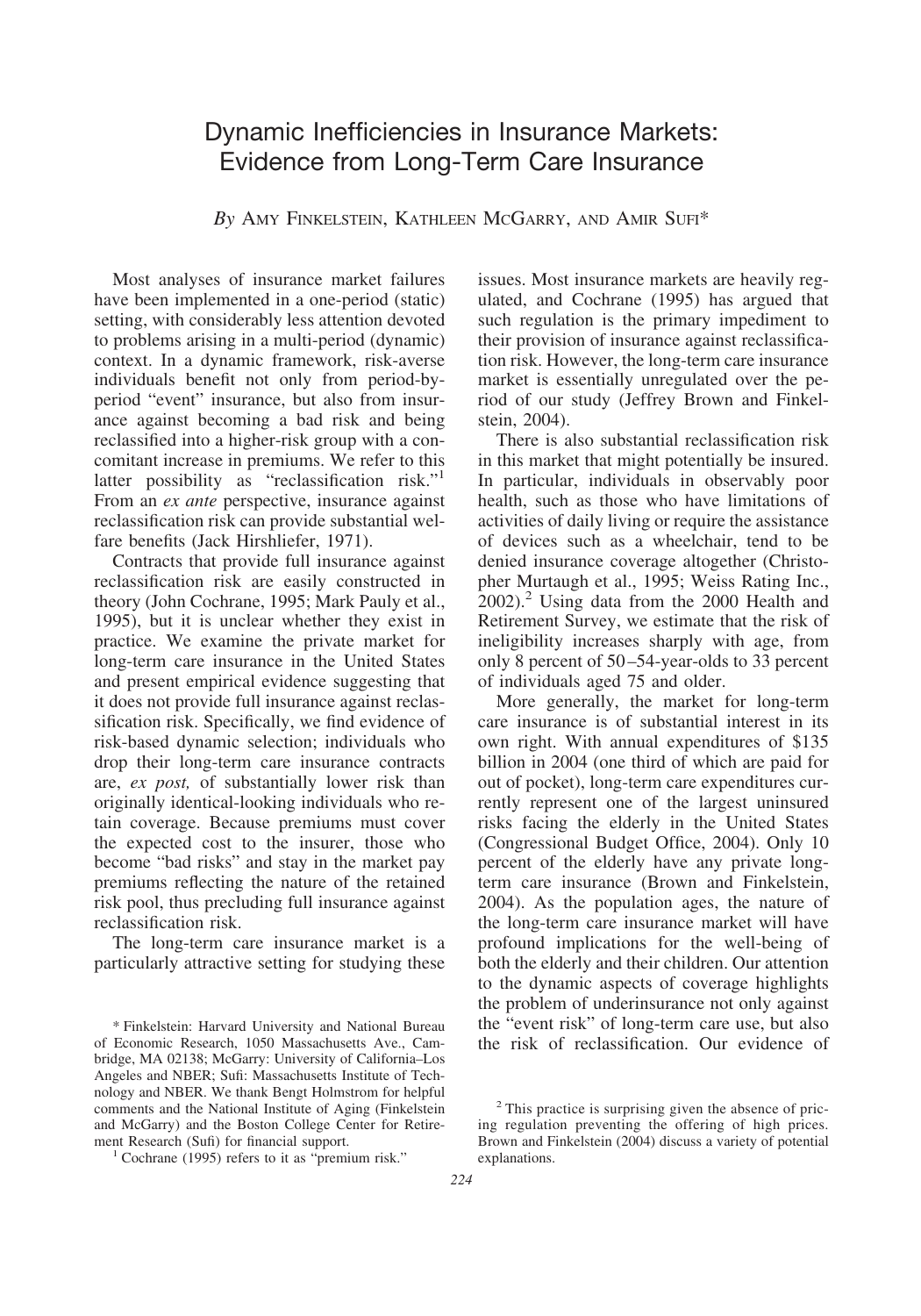dynamic market failures also suggests a potentially important factor in limiting the market's size.

#### **I. Market Failure for Reclassification-Risk Insurance: The Hendel and Lizzeri Model**

Although discussions of the efficient operation of insurance markets tend to focus on the role of asymmetric information and the resulting problems of adverse selection and moral hazard, inefficiencies can also arise when information is symmetric. If information is symmetric and the market is competitive, the premium the individual faces will be actuarially fair conditional on his known risk. In a multi-period setting, additional information about the individual's risk will be (perhaps symmetrically) revealed over time, and his premium will be adjusted accordingly. An individual who is revealed to be of higher than expected risk will face a rise in price. Given this potential, riskaverse agents will wish to purchase insurance against the possibility of being reclassified as a higher risk. Optimal insurance contracts therefore provide protection against both the "event risk" and this "reclassification risk."

Igal Hendel and Alessandro Lizzeri (2003) show theoretically that the market for reclassificationrisk insurance is unlikely to function efficiently if individuals and insurance companies learn symmetrically over time about the individual's risk type, individuals cannot commit to stay in a long-term contract, and there are liquidity constraints. Individuals who learn that they are of better than expected risk will have an incentive to select out of the original contract and into one with a more favorable premium structure. Thus even though *ex ante* they would have benefited from insurance against reclassification risk, *ex post* those who "win" the reclassification-risk lottery will have an incentive to act on their new information. Of course, if individuals were to pay the full expected presented discounted value of all future premiums up front, they would have no incentive to select out of the contract as new information is revealed, and the market could provide full insurance against reclassification risk. In practice, however, liquidity constraints are likely to prohibit the complete up-front payment of all premiums.

# **II. Preliminary Evidence of Dynamic Inefficiencies in the Long-Term Care Insurance Market**

A straightforward implication of the Hendel and Lizzeri (2003) model is that, in equilibrium, insurance contracts should exhibit at least some degree of front-loading, in order to reduce individuals' incentives to seek a new contract if they learn that they are of better than expected risk. The extent of feasible front-loading will depend on the buyer's liquidity constraints and may therefore vary across contracts; more front-loaded contracts should be more likely to retain consumers. Hendel and Lizzeri (2003) provide empirical evidence for these predictions in the life insurance market. Here we show their applicability to the long-term care insurance market as well.

All long-term care insurance premiums are paid on a periodic (usually annual) basis at a prespecified fixed, nominal rate. While premiums are thus declining over time in real terms, the expected value of a year of coverage rises as health deteriorates. Thus long-term care insurance contracts are substantially front-loaded; individuals pay premiums that are initially higher than the actuarial cost, but as their risks rise, the ratio of premium to risk falls. Holders of long-term care insurance policies typically make payments for quite a while before the risk of needing care becomes high. For example, a typical individual purchases a policy at about age 67 but will not enter a nursing home on average (if he enters at all) until about 15 years later (Brown and Finkelstein, 2004).

Most policies do not have a surrender value. Dropping or changing policies therefore results in the forfeiture of any future benefits and, given the front-loaded nature of the premium profile, can therefore be quite costly (Brown and Finkelstein, 2004). Nonetheless, about 7 percent of in-force policies each year are canceled (i.e., "lapse") for living policyholders (Society of Actuaries, 2002). Many of those who drop coverage exit the private market completely, rather than switch to a new policy (Health Insurance Association of America, 1993). "Lapsation" rates are a U-shaped function of policy duration (Fig. 1). Numerous protections exist to guard against unintentional dropping of coverage (Kaiser Family Foundation, 2003); therefore most of these lapses are likely deliberate.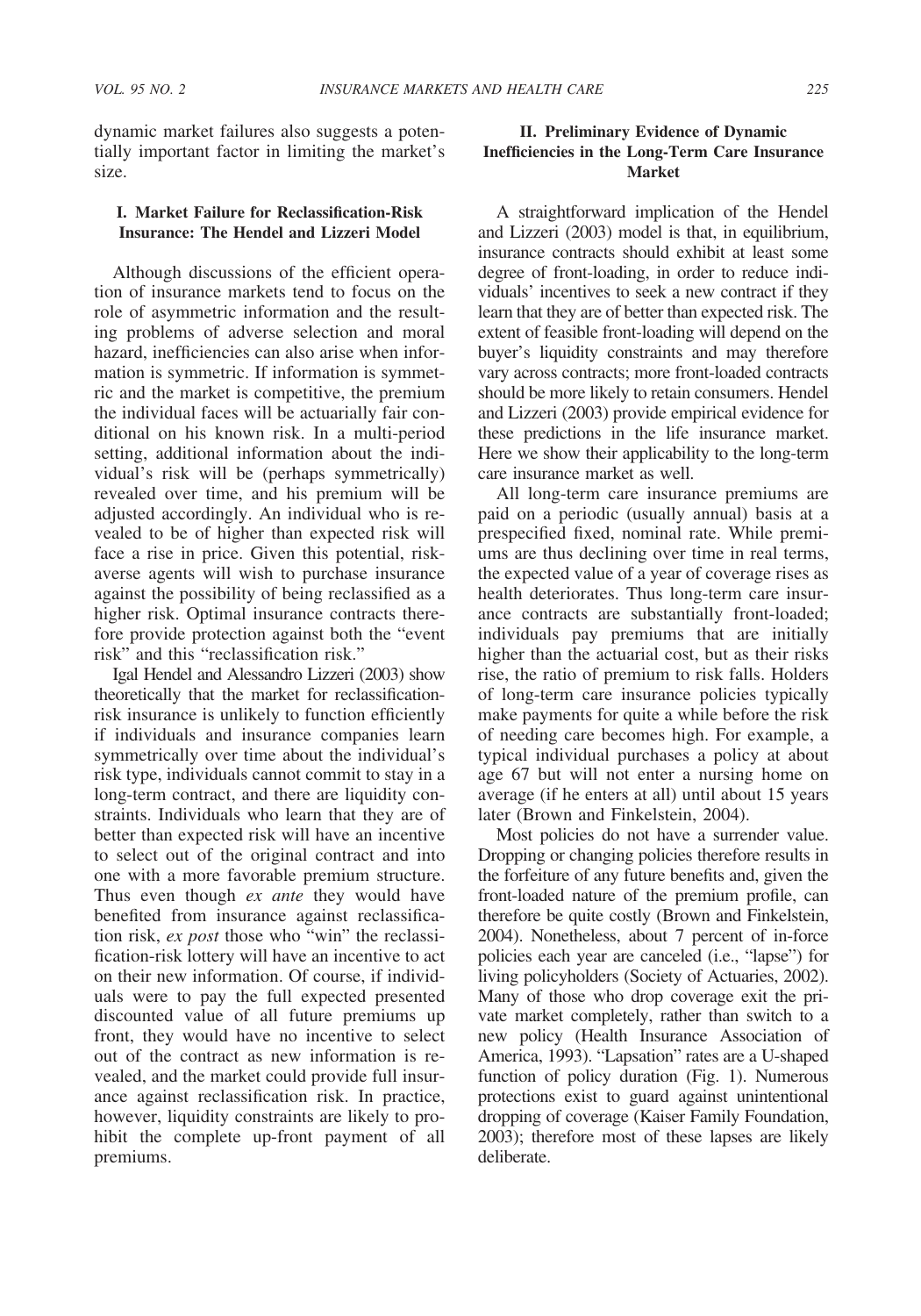

FIGURE 1. LAPSE RATES WITH RESPECT TO POLICY **DURATION** 

*Source:* Society of Actuaries (2002)

Policies vary in their degree of front-loading. Some contracts specify a constant nominal benefit profile while others specify benefits that are escalating over time in nominal terms; such contracts are more front-loaded than contracts with constant nominal benefits. Lapse rates are higher among less front-loaded policies (Society of Actuaries, 2002).

#### **III. Evidence of Dynamic Selection Out of Long-Term-Care Insurance Contracts**

We now examine directly whether individuals who let their policies lapse are *ex post* revealed to be lower risk than those who retain coverage. This prediction follows straightforwardly from the Hendel and Lizzeri (2003) model, although it is not one they test in the life insurance market. Our data are from the Health and Retirement Study (HRS), a nationally representative panel survey of the elderly and near-elderly. We use data from 1995 through 2000. Detail on the construction of our sample, as well as robustness analysis, are in Finkelstein et al. (2005).

A unique advantage of the HRS is that it asks individuals whether they have lapsed on a policy: "Have you ever been covered by any longterm care insurance that you cancelled or let lapse." We define our sample of "potential lapsers" to include individuals who report having a long-term care insurance policy, individuals who report ever having let a policy lapse, or both. The total sample consists of 3,649 individuals, of whom 987 report lapsing. We then compare the subsequent nursing-home use (the major source of long-term care expenditures) for those who drop coverage with those who retain their policy. We estimate

TABLE 1—THE RELATIONSHIP BETWEEN LAPSING AND SUBSEQUENT NURSING-HOME USE

| Statistic            | No controls          | Controls <sup>a</sup> |
|----------------------|----------------------|-----------------------|
| Coefficient on LAPSE | $-0.024*$<br>(0.010) | $-0.025**$<br>(0.009) |
| N                    | 3.546                | 3.322                 |

*Notes:* The table reports results from linear probability estimation of equation (1). Robust standard errors are in parentheses. The dependent variable is a binary indicator for subsequent nursing-home use (mean 0.07). LAPSE indicates whether the insurance policy lapses. Results from probit estimation are similar.<br><sup>a</sup> Controls for insurance company risk classification.

\* Statistically significant at the 5-percent level.

\*\* Statistically significant at the 1-percent level.

# (1)  $NH\_USE = X\beta_1 + \beta_2$  LAPSE +  $\varepsilon$ .

The dependent variable NH\_USE is a binary variable for whether the individual had any subsequent nursing-home stays (sample mean of 7 percent). The key coefficient of interest is that on LAPSE, our indicator for whether the individual has let his policy lapse. Individuals who lapse are substantially poorer and less educated than individuals who do not lapse but are of similar age (average age of 66) and gender (45 percent male).

We would like to control for the risk classification of the individual when he purchased insurance. We use our best approximation to this by conditioning on what the individual's risk classification would have been in the first wave of data used. We therefore include in the **X** vector in equation (1) the characteristics of the individual used by the long-term care industry to predict expected nursing-home use: age, gender, number of limitations to instrumental activities of daily living (IADLs), number of limitations to activities of daily livings (ADLs), and the presence of cognitive impairment (see Finkelstein and McGarry [2003] for details). We include these controls flexibly, with indicator variables for each age, number of ADLs, and number of IADLs. For comparison purposes, we also report the results from estimating equation (1) with no additional controls (i.e., *X*'s).

Table 1 shows the results. The relationship between a policy lapse (LAPSE) and subsequent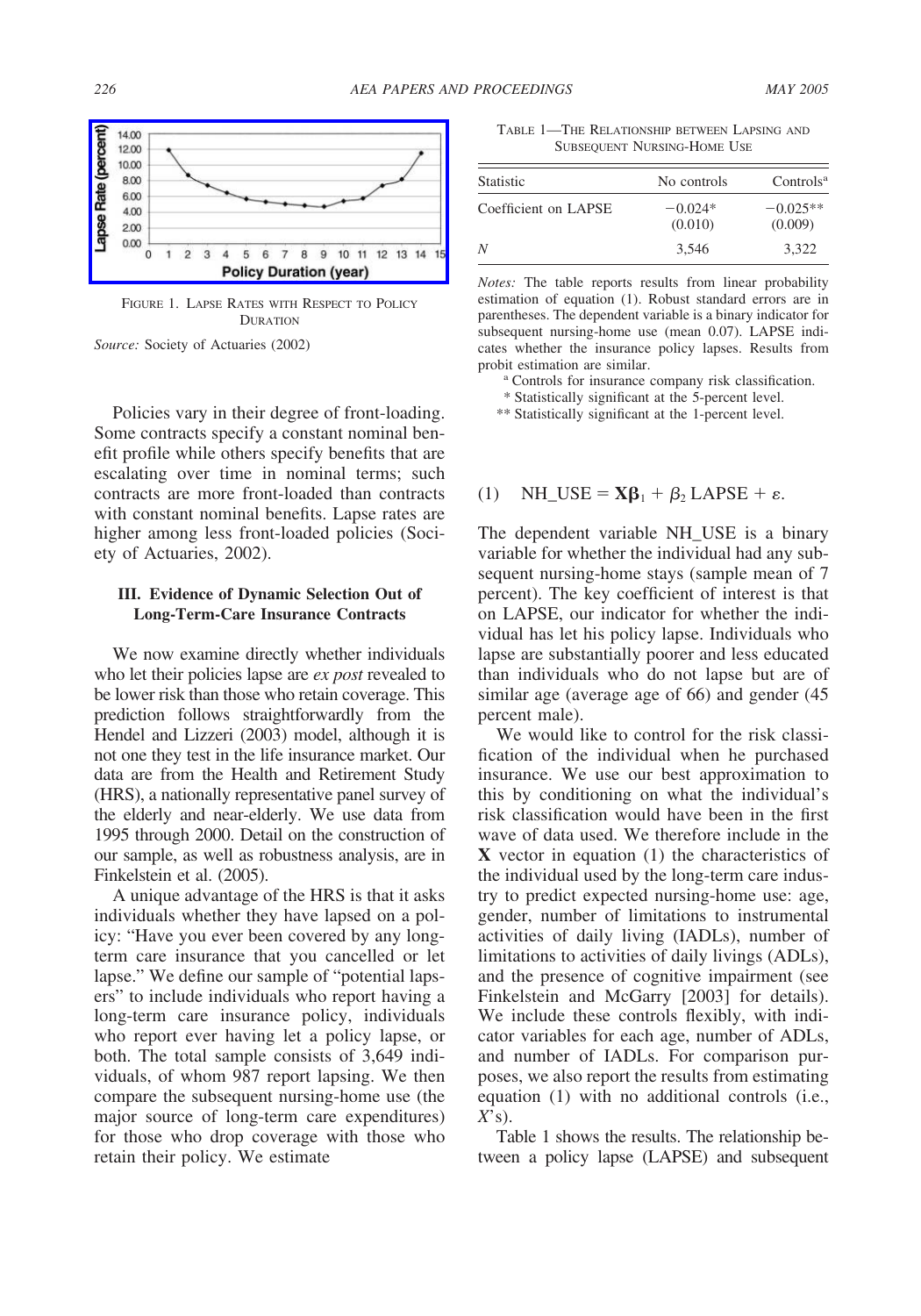TABLE 2—NURSING-HOME USE OF THOSE WHO LAPSE TO NEW CONTRACT VERSUS THOSE WHO LAPSE TO NO CONTRACT

| Statistic               | No controls         | Controls <sup>a</sup> |
|-------------------------|---------------------|-----------------------|
| Coefficient on LAPSEINS | $-0.009$<br>(0.016) | $-0.002$<br>(0.017)   |
| N                       | 711                 | 668                   |

*Notes:* The table reports results from linear probability estimation of equation (2). The sample is limited to individuals who lapse. Robust standard errors are in parentheses. The dependent variable is a binary indicator for subsequent nursing-home use (mean 0.035). LAPSEINS is an indicator for whether the individual bought a new insurance policy after letting the policy lapse. Results from probit

estimation are similar.<br>a Controls for insurance company risk classification.

nursing-home use is negative and statistically significant; those who drop coverage are less likely to use a nursing home than those who maintain coverage. The difference is substantively large; given average nursing-home use in our sample of 7 percent, the coefficients in Table 1 imply that nursing-home entry probabilities are 35 percent lower among lapsers than non-lapsers.

While this finding is consistent with the type of dynamic selection predicted by Hendel and Lizzeri (2003) due to the symmetric arrival of new information, an obvious alternative explanation is the presence of moral hazard. Individuals with long-term care coverage face lower costs for nursing-home stays relative to those who drop coverage and do not purchase another insurance policy. They may therefore be more likely to use a nursing home. To test this possibility, we compare nursing-home use among the three-quarters of lapsers who lapse to no insurance with that of the one-quarter who lapse to another insurance product:

# (2) NH\_USE =  $\mathbf{X}\boldsymbol{\beta}_1 + \boldsymbol{\beta}_2$  LAPSEINS +  $\varepsilon$ .

LAPSEINS is an indicator variable for whether an individual who lapses also reports having insurance subsequent to the lapse; LAPSEINS is 0 if the individual who lapses does not subsequently report insurance coverage. Moral hazard would predict that those with coverage would have higher usage rate than those without.

Table 2 shows the results. Contrary to the moral-hazard hypothesis, those who lapse to another insurance policy are *less* likely to use a nursing home than those who lapse to nothing, although the difference is neither substantively nor statistically significant. We conclude that those who lapse are leaving the risk pool at least in part because they are of lower risk than initially believed.

#### **IV. Conclusion**

The difficulty with providing private insurance against reclassification risk is that while *ex ante* it is valued by individuals, *ex post,* individuals who learn that they are of lower than anticipated risk have an incentive to drop out of their original insurance contract. Consistent with this type of market failure, we find that individuals who let their long-term care insurance policies lapse are about one-third less likely to have a subsequent nursing home admission than those who maintain their coverage. These results do not appear to be explained by *ex post* moral-hazard effects of maintaining insurance coverage.

While the lapsation behavior is consistent with dynamic selection based on the arrival of new information, we do not believe dynamic selection can fully explain this behavior. For example, Figure 1 indicates a high initial lapse rate immediately following purchase; it seems unlikely that new information could arrive sufficiently soon after the initial purchase to make it optimal to drop coverage immediately. This behavior may indicate a realization that the original purchase was a mistake. In addition, uninsured negative wealth or income shocks may create difficulties in one's ability to pay premiums and contribute to lapsation. Exploring the empirical relevance of these other factors is an important direction for future work.

#### REFERENCES

- **Brown, Jeffrey and Finkelstein, Amy.** "Supply or Demand: Why Is the Market for Long-Term Care Insurance So Small?" National Bureau of Economic Research (Cambridge, MA) Working Paper No. 10782, December 2004.
- **[C](https://pubs.aeaweb.org/action/showLinks?doi=10.1257%2F000282805774669808&crossref=10.1086%2F261991&citationId=p_2)ochrane, John.** "Time Consistent Health Insurance." *Journal of Political Economy*, 1995, *103*(3), pp. 445–73.
	- **Congressional Budget Office.** *Financing long-term*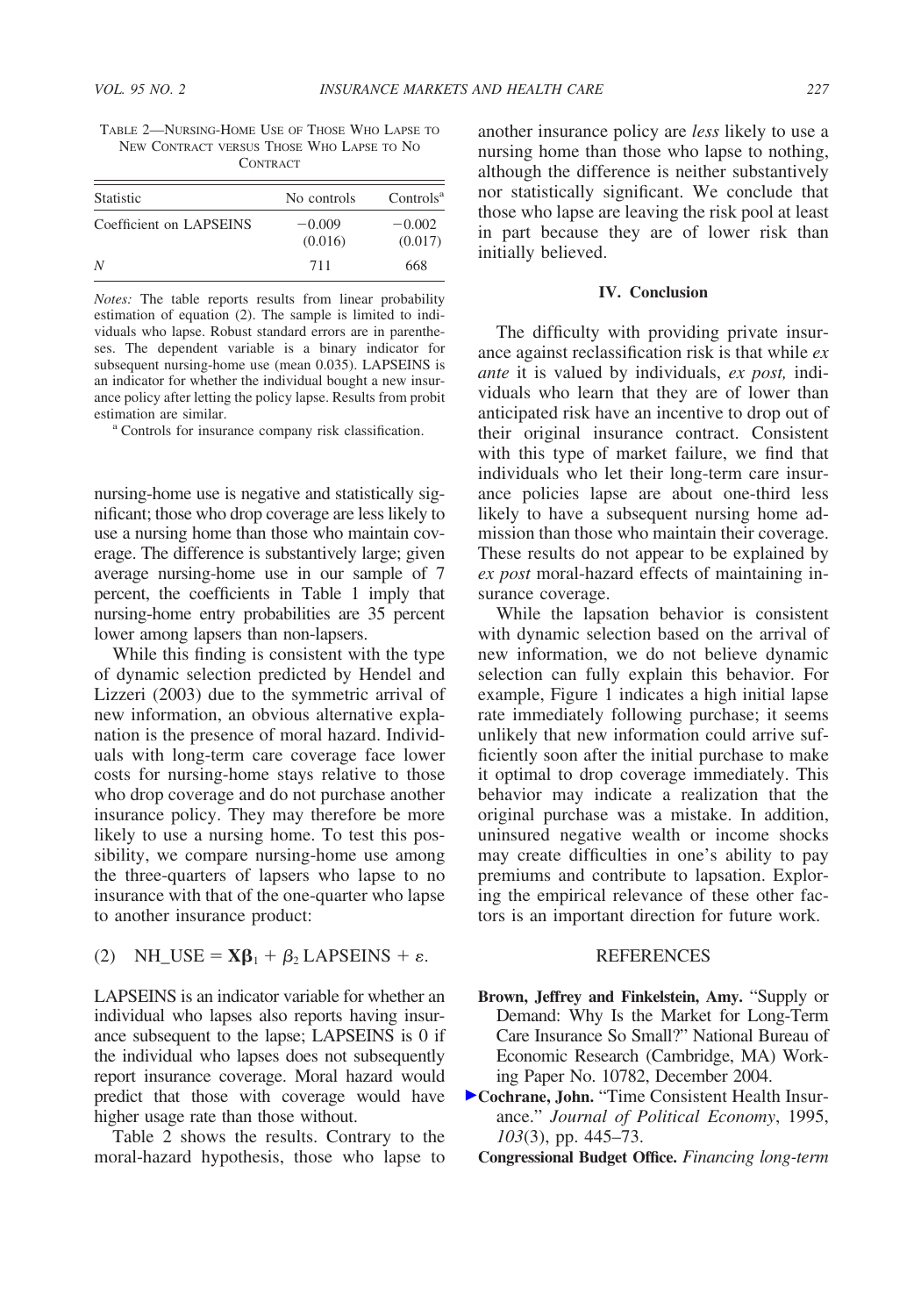*care for the elderly*. Washington, DC: U.S. Government Printing Office, April 2004.

- **Finkelstein, Amy and McGarry, Kathleen.** "Private Information and Its Effect on Market Equilibrium: New Evidence from Long-Term Care Insurance." National Bureau of Economic Research (Cambridge, MA) Working Paper No. 9957, September 2003.
- **Finkelstein, Amy; McGarry, Kathleen and Sufi, Amir.** "Dynamic Inefficiencies in Insurance Markets: Evidence from Long-Term Care Insurance." National Bureau of Economic Research (Cambridge, MA) Working Paper No. 11039, February 2005.
- **Health Insurance Association of America.** *Survey results: Why do policyholders terminate their long-term care insurance policies*? Washington, DC: U.S. Government Printing Office, 1993.
- **[H](https://pubs.aeaweb.org/action/showLinks?doi=10.1257%2F000282805774669808&crossref=10.1162%2F00335530360535216&citationId=p_7)endel, Igal and Lizzeri, Allessandro.** "The Role of Commitment in Dynamic Contracts: Evidence from Life Insurance." *Quarterly Journal of Economics*, 2003, *118*(1), pp. 299 –327.

**Hirshleifer, Jack.** "The Private and Social Value

of Information and the Reward to Inventive Activity." *American Economic Review*, 1971, *61*(4), pp. 561–74.

- **Kaiser Family Foundation.** *Regulation of private long-term care insurance: Implementation experience and key issues*. Washington, DC: Henry J. Kaiser Family Foundation, 2003.
- **Murtaugh, Christopher; Kemper, Peter and Spillman, Brenda.** "Risky Business: Long-Term Care Insurance Underwriting." *Inquiry*, 1995, *32*(3), pp. 371– 84.
- **Pauly, Mark; Kunreuther, Howard and Hirth, Richard.** "Guaranteed Renewability in Insurance." *Journal of Risk and Uncertainty*, 1995, *10*(2), pp. 143–56.
- **Society of Actuaries.** *Long-Term Care Experience Committee intercompany study 1984 – 1999*. Schaumburg, IL: Society of Actuaries, 2002. (http://www.soa.org/sections/ intercompany\_study.pdf
- **Weiss Rating Inc.** *Weiss Ratings' consumer guide to long-term care insurance*. Palm Beach Gardens, FL: Weiss Rating, 2002.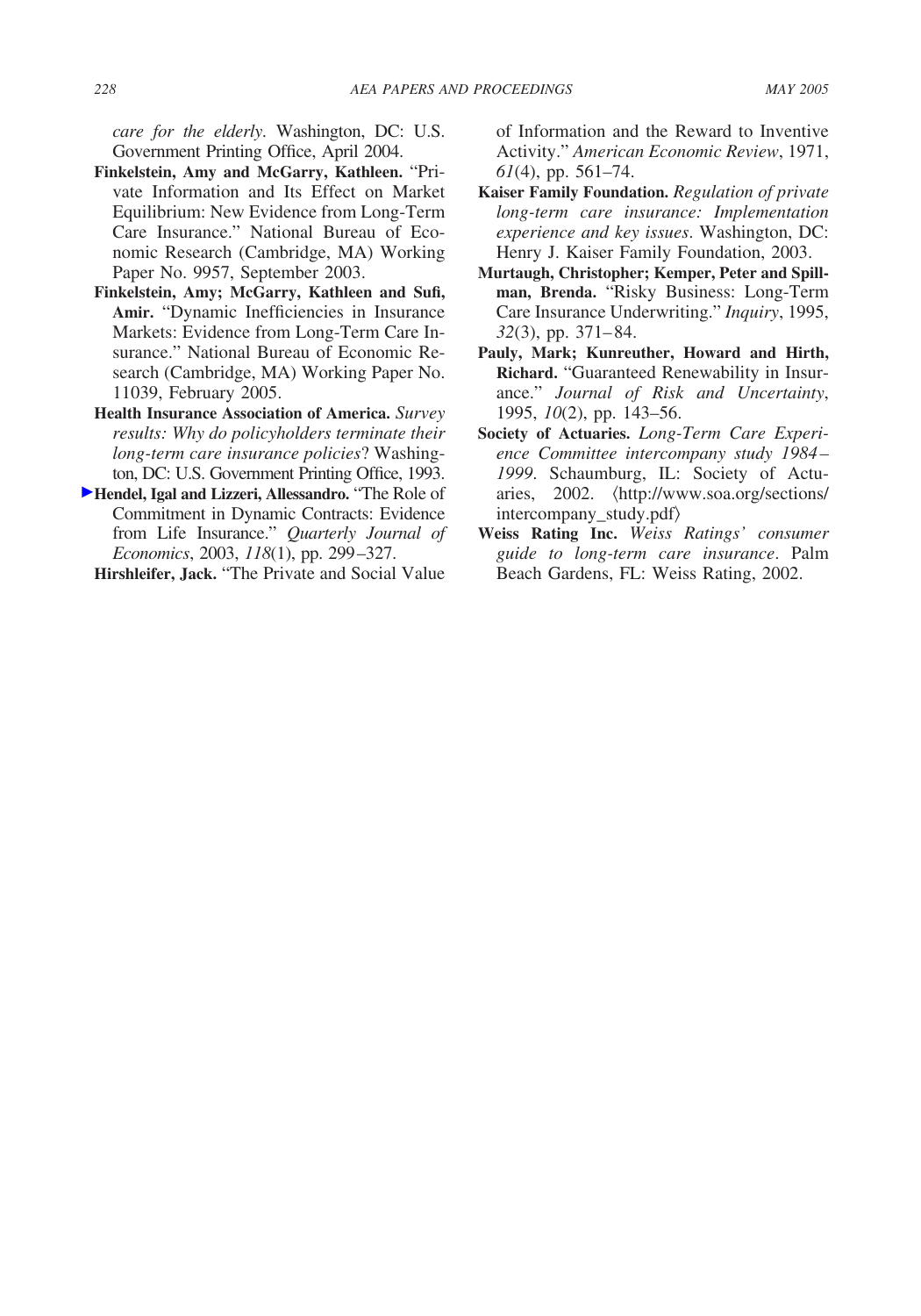### **This article has been cited by:**

- 1. Nicolas R. Ziebarth. Social Insurance and Health 57-84. [[Crossref\]](https://doi.org/10.1108/S0573-855520180000294003)
- 2. Andrew Hertzberg, Andres Liberman, Daniel Paravisini. 2018. Screening on Loan Terms: Evidence from Maturity Choice in Consumer Credit. *The Review of Financial Studies* **99**. . [[Crossref\]](https://doi.org/10.1093/rfs/hhy024)
- 3. Thomas Wiseman. 2018. Competitive long-term health insurance. *Journal of Health Economics* **58**, 144-150. [\[Crossref\]](https://doi.org/10.1016/j.jhealeco.2018.02.006)
- 4.Daniel Bauer, Jin Gao, Thorsten Moenig, Eric R. Ulm, Nan Zhu. 2017. Policyholder Exercise Behavior in Life Insurance: The State of Affairs. *North American Actuarial Journal* **21**:4, 485-501. [\[Crossref](https://doi.org/10.1080/10920277.2017.1314816)]
- 5. Marika Cabral. 2017. Claim Timing and Ex Post Adverse Selection. *The Review of Economic Studies* **84**:1, 1-44. [[Crossref\]](https://doi.org/10.1093/restud/rdw022)
- 6.Daniel Ehing. 2016. Marktversagen auf dem geförderten Pflegezusatzversicherungsmarkt?. *Zeitschrift für die gesamte Versicherungswissenschaft* **105**:3, 191-220. [\[Crossref](https://doi.org/10.1007/s12297-016-0338-x)]
- 7. Svetlana Pashchenko, Ponpoje Porapakkarm. 2015. Welfare costs of reclassification risk in the health insurance market. *Journal of Macroeconomics* **45**, 21-44. [\[Crossref](https://doi.org/10.1016/j.jmacro.2015.04.003)]
- 8. 2015. *Journal of Macroeconomics* **45**. . [[Crossref\]](https://doi.org/10.1016/j.jmacro.2015.04.002)
- 9. Norma B. Coe, Meghan M. Skira, Courtney Harold Van Houtven. 2015. Long-term care insurance: Does experience matter?. *Journal of Health Economics* **40**, 122. [\[Crossref](https://doi.org/10.1016/j.jhealeco.2015.01.001)]
- 10. R.T. Konetzka. Long-Term Care Insurance 152-159. [[Crossref\]](https://doi.org/10.1016/B978-0-12-375678-7.00921-4)
- 11. Jason Brown, Mark Warshawsky. 2013. The Life Care Annuity: A New Empirical Examination of an Insurance Innovation That Addresses Problems in the Markets for Life Annuities and Long-Term Care Insurance. *Journal of Risk and Insurance* **80**:3, 677-704. [\[Crossref](https://doi.org/10.1111/j.1539-6975.2013.12013.x)]
- 12. Annette Hofmann, Mark Browne. 2013. One-sided commitment in dynamic insurance contracts: Evidence from private health insurance in Germany. *Journal of Risk and Uncertainty* **46**:1, 81-112. [\[Crossref](https://doi.org/10.1007/s11166-012-9160-6)]
- 13. Y. Li, G. A. Jensen. 2012. Why Do People Let Their Long-Term Care Insurance Lapse? Evidence from the Health and Retirement Study. *Applied Economic Perspectives and Policy* . [[Crossref\]](https://doi.org/10.1093/aepp/pps017)
- 14. Jeffrey R. Brown,, Amy Finkelstein. 2011. Insuring Long-Term Care in the United States. *Journal of Economic Perspectives* **25**:4, 119-142. [[Abstract\]](https://doi.org/10.1257/jep.25.4.119) [[View PDF article\]](https://pubs.aeaweb.org/doi/pdf/10.1257/jep.25.4.119) [\[PDF with links\]](https://pubs.aeaweb.org/doi/pdfplus/10.1257/jep.25.4.119)
- 15.Daifeng He. 2011. Is there dynamic adverse selection in the life insurance market?. *Economics Letters* **112**:1, 113-115. [\[Crossref](https://doi.org/10.1016/j.econlet.2011.03.038)]
- 16. Jean Pinquet, Montserrat Guillén, Mercedes Ayuso. 2011. Commitment and Lapse Behavior in Long-Term Insurance: A Case Study. *Journal of Risk and Insurance* no-no. [[Crossref\]](https://doi.org/10.1111/j.1539-6975.2011.01420.x)
- 17. Alma Cohen, Peter Siegelman. 2010. Testing for Adverse Selection in Insurance Markets. *Journal of Risk and Insurance* **77**:1, 39-84. [\[Crossref](https://doi.org/10.1111/j.1539-6975.2009.01337.x)]
- 18. R. Tamara Konetzka, Ye Luo. 2010. Explaining lapse in long-term care insurance markets. *Health Economics* n/a-n/a. [[Crossref\]](https://doi.org/10.1002/hec.1661)
- 19.Donald H. Taylor, Robert M. Cook-Deegan, Susan Hiraki, J. Scott Roberts, Dan G. Blazer, Robert C. Green. 2010. Genetic Testing For Alzheimer's And Long-Term Care Insurance. *Health Affairs* **29**:1, 102-108. [[Crossref\]](https://doi.org/10.1377/hlthaff.2009.0525)
- 20. Jeffrey R. Brown, Amy Finkelstein. 2009. The Private Market for Long-Term Care Insurance in the United States: A Review of the Evidence. *Journal of Risk and Insurance* **76**:1, 5-29. [\[Crossref](https://doi.org/10.1111/j.1539-6975.2009.01286.x)]